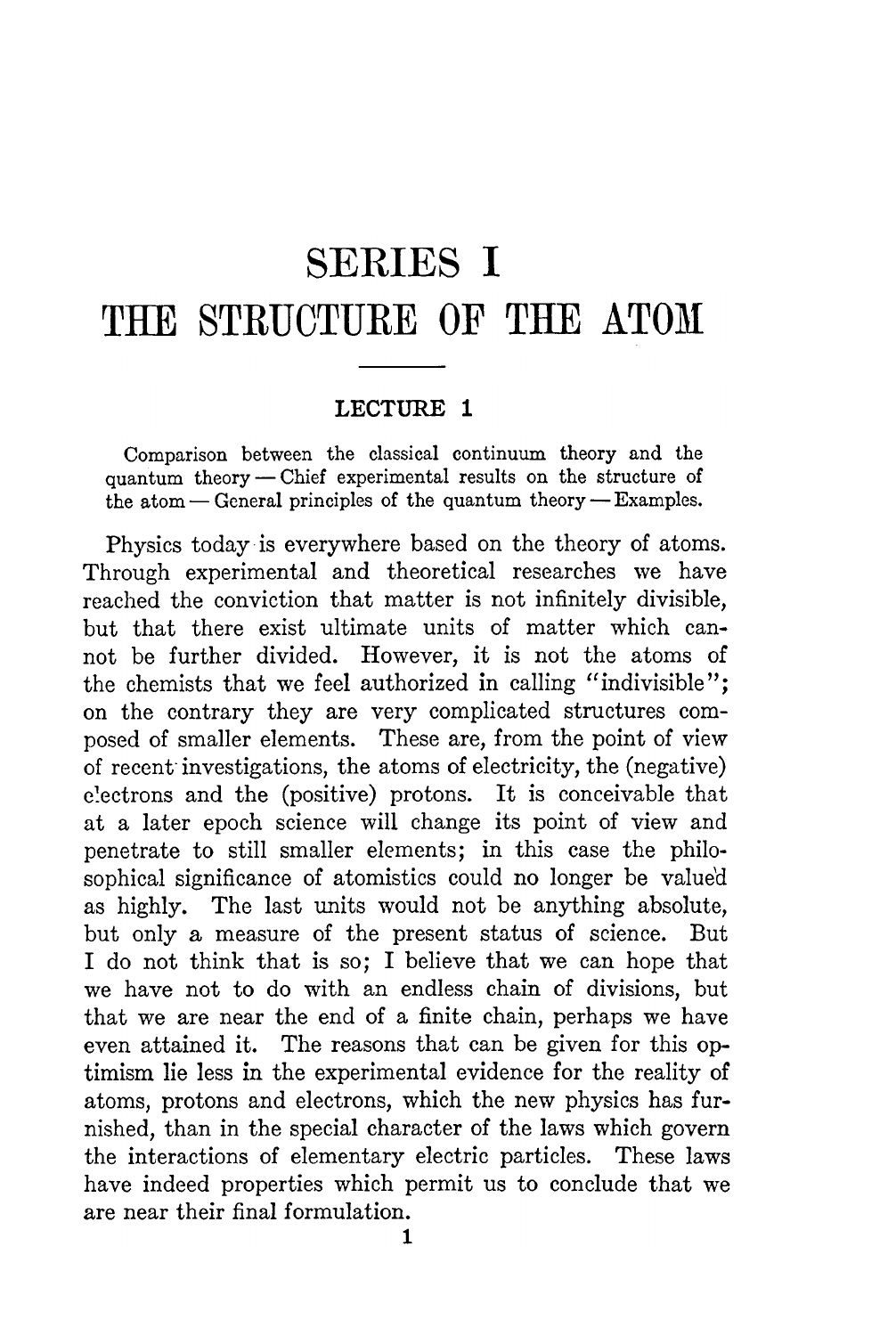Such an assertion may seem too bold, because all philosophies of all ages have taught that human knowledge is incomplete, that each goal of knowledge is attained only at the cost of new puzzles. Up to the present, in physics as in other sciences, every result that our age has proclaimed as absolute has had to fall after a few years, decades or centuries, because new investigations have brought new knowledge and we have become investigations have brought ne , v knowledge and we have become  $\sim$  consider the true laws of nature as unature as unature ideals to a vectoral  $\sim$ where so - called laws of physics are only successive approximately successive approximately  $\mathbf{a} \cdot \mathbf{a}$ If and  $\mathcal{V}$  , where  $\mathcal{V}$  is a saturations of the certain formulations of the theorem  $\mathcal{V}$ laws of the atomistics of today have a character which is in a certain sense final, this does not fit in with our scheme of successive approximations and it becomes necessary that I offer an explanation. This special character that the atom possesses is the appearance of whole numbers. We pretend not only that in any body, for instance a piece of metal, there exist a certain finite number of atoms or electrons, but further exist a certain finite number of atoms or electrons , but further , but further , but further , but further , but further , but further , but further , but further , but further , but further , but further , but further , that the properties of a single atom and the properties of a single atom and the process estimated which is  $\mathcal{L}_1$ occur during the interaction of several atoms are capable of being described by whole numbers. This is the substance of the quantum theory, the fundamental significance of which is based not only in its practical application but above all in its philosophical consequences considered here. To illustrate this idea we consider a small body free to move in a straight line. According to the usual ideas it can be at any time at any point. To fix this point we give the coordinate  $x$  measured from a point  $0$ . tilis I  $\omega$  is a measured from 11 point of  $\omega$  measured from 11 point of .

|        | $\boldsymbol{r}$ |  |
|--------|------------------|--|
| Fig. 1 |                  |  |

Ĭ.

But the accuracy of this indication depends entirely on experinut the a ( ' ( : ur : . tcy of this indication depends entirely on experimental  $\cdots$  of observation . If we can vary continuusly, a more exact measurement may give us another decimal. For the processes in the atom, however, conditions seem to be different. We may compare them with the behavior of this body if we consider it infinitely small and allow it to occupy only certain discrete points which we shall number 1, 2,  $3 \cdot \cdot \cdot$ . The coördinate x can therefore only take the values 1, 2, 3,  $\cdots$  $\sim$  coordinate the values 1 , 2 , 3  $\sim$  2 , 3  $\sim$  3  $\sim$  3  $\sim$  3  $\sim$  3  $\sim$  3  $\sim$  3  $\sim$  3  $\sim$  3  $\sim$  3  $\sim$  3  $\sim$  3  $\sim$  3  $\sim$  3  $\sim$  3  $\sim$  3  $\sim$  3  $\sim$  3  $\sim$  3  $\sim$  3  $\sim$  3  $\sim$  3  $\sim$  3  $\sim$  3  $\sim$  3  $\sim$  but not , for instance , for  $f$  , for  $3$  . This is in fact the bellavior of  $\alpha$  . This is in fact the bellavior of  $\alpha$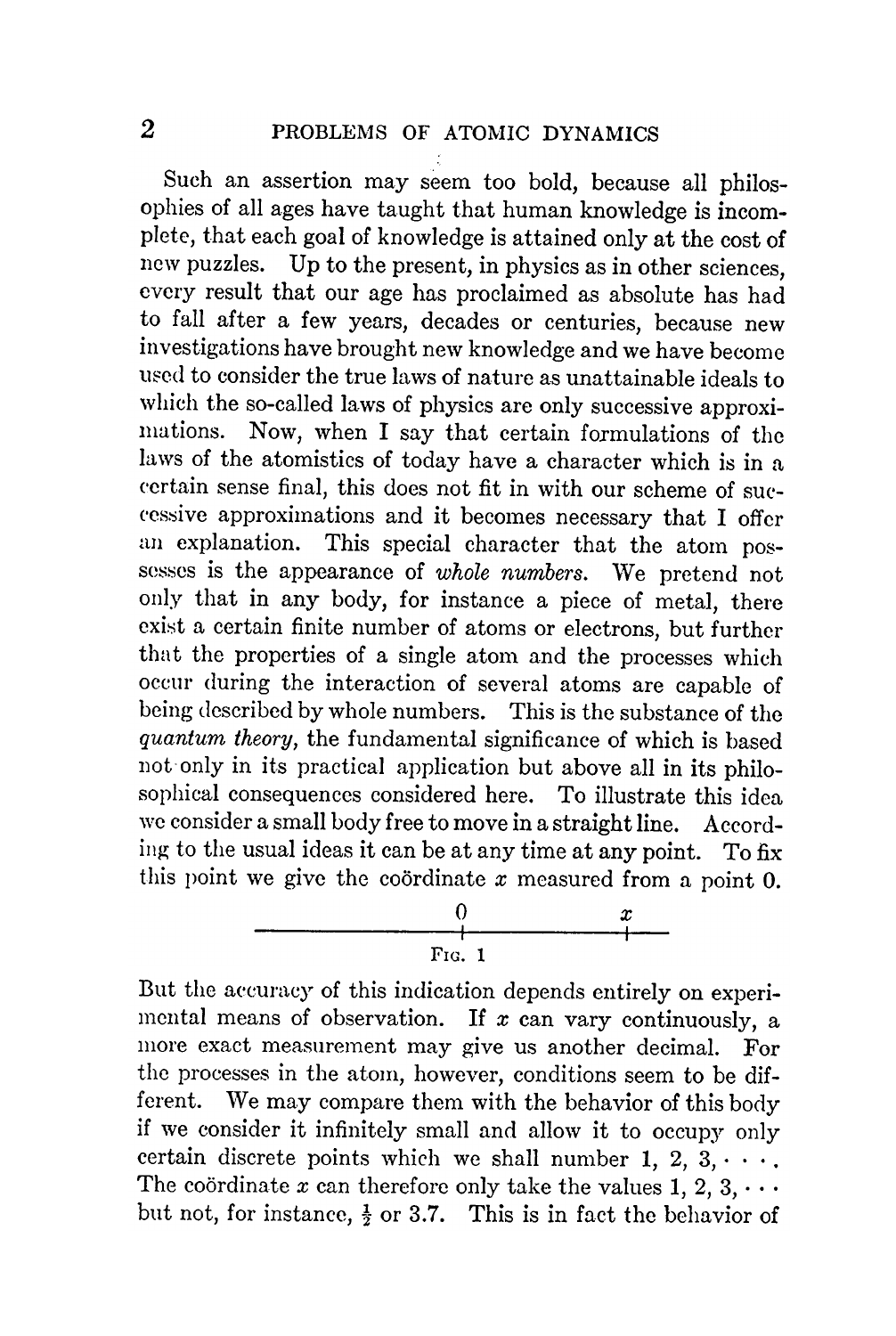the so-called quantum numbers by means of which we describe today the state of atoms. Should this process be always satisfactory we evidently stand before a new state of our knowledge. If the value of  $x$  should be exactly a whole number, then a determination of such a number once made could not be altered. If it had been determined that  $x$  is certainly not equal to 1, nor to 3 or 4, nor to any greater number , then there remains for  $x$  only the value 2, and a more accurate measurement cannot change anything. We have therefore definite elements in the statements of la\vs, and there seems to exist a tendency that laws obtain this essential final character when expressed as relations between whole numbers. I therefore do not exaggerate when I say that the year 1900, when Planck first stated his theory of quanta, marked the beginning of an entirely new conception of nature.

The theory of matter, as treated up to the present, still falls very short of this extreme view. To emphasize this standpoint, we consider again the body in the straight line with the  $coördinate$   $x$ . Then the usual quantum theory corresponds somewhat to the condition that  $x$  be allowed to take all possible continuous values, but that then the integral values of  $x$  should be selected as stationary states through the so-called quantum conditions. This conception is altogether too unsatisfactory. This conception is altogether too unsatisfactory. For this reason we have sought at Göttingen to find a new formulation of the quantum theory in \vhich only these integral values of  $x$  occur and intermediate fractional values have no meaning. This theory has been verified in the sense that cerfundamental difficulties that existed in the old quantum theory are not encountered in the new. On the other hand, calculations are rather complicated. Therefore I shall not begin my course of lectures with this new theory, but start with a short survey of the old theory. Let me remind you of the most important experimental investigations of the structure of atoms.

The first of these is the conception developed by Lenard and Rutherford, that the atom is composed of a positive nucleus surrounded by negative electrons. The simplest atom, that of hydrogen, consists of one electron revolving around the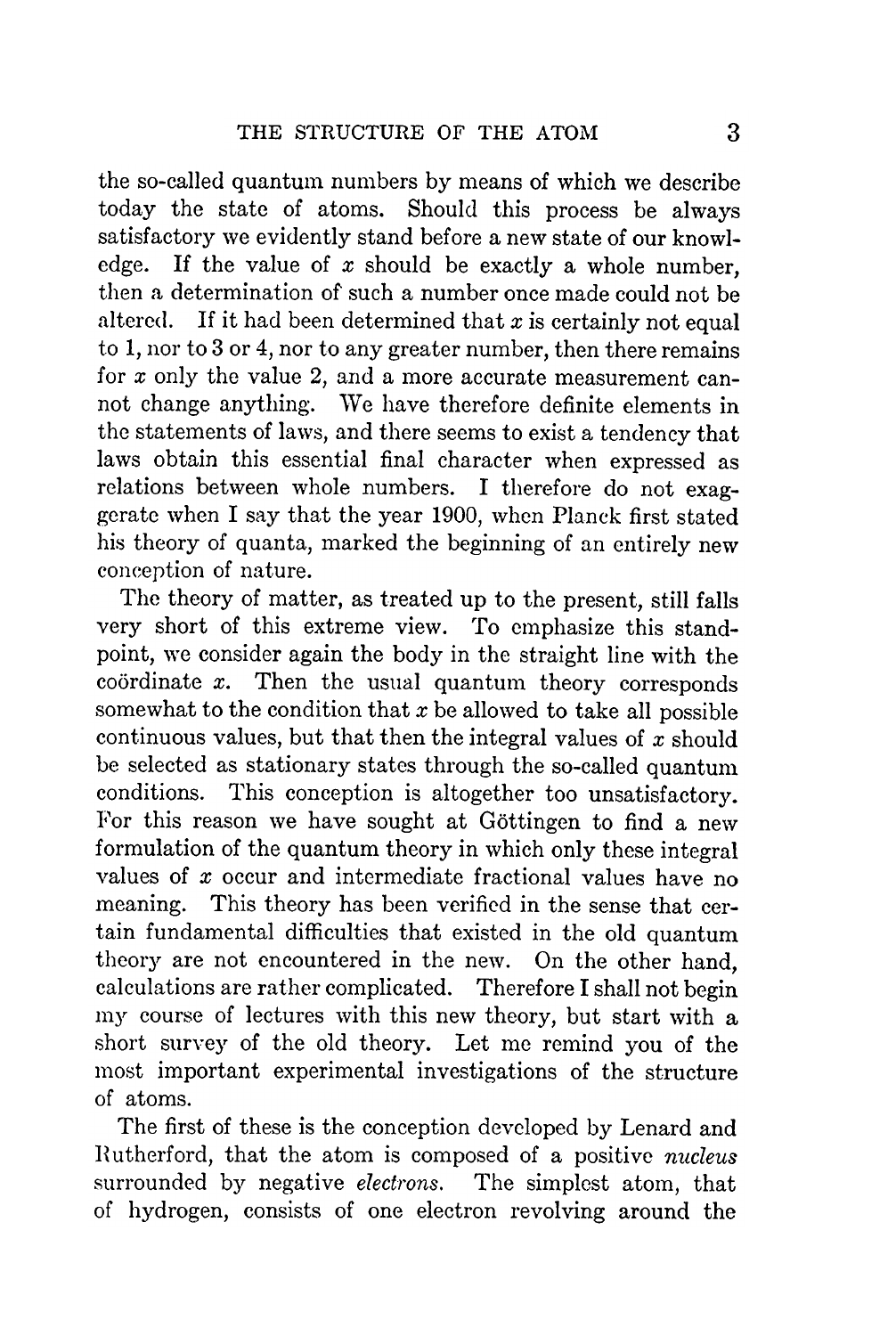simplest nucleus, a *proton*, each having the same charge  $e =$  $4.77 \times 10^{-10}$  e.s.u., but different masses, the ratio of the masses being 1 : 1830. The nuclei of the other atoms are complex structures built up of protons and electrons, as shown by radioactive phenomena, but in these lectures we shall not discuss the structure of these nuclei, but treat them as masspoints with a charge which is an integral multiple Z of the charge  $e$  given above. This number  $Z$  is known as the atomic number and determines the position of the element in the periodic system. In the neutral atoms the number of electrons is also  $Z$ ; in negative ions the number of electrons is greater than  $Z$ , in positive ions it is less.

The forces binding the electrons to the nucleus are certainly of electrical nature. This has been proved by the experiments of Lenard on the scattering of cathode rays and the experiments of Rutherford and his students on the scattering of  $\alpha$ -rays, in which it was shown that Coulomb's law of force holds for distances of the order of magnitude involved in this theory .

But the supposition of purely electrical forces leads to difficulties. There is a mathematical theorem which states that . There is a mathematical theorem which states that a system of electric charges cannot be in stable equilibrium ; therefore Rutherford was compelled to assume that the elecmove around the nucleus in such a way that the centrifugal force balances the resultant of the electrical forces. But if electromagnetic laws can be applied to such a system, it must radiate energy until the electrons fall into the nucleus. A second difficulty arises from the kinetic theory of gases. We know that every molecule or atom of a gas under normal conditions collides with other molecules or atoms about 100,000,000 times per second. If the ordinary laws of mechanics held, there would be expected a slight change of the electron orbits at each collision and these changes would accumulate so that after one second the system would be materially altered. But we know that every molecule has a definite set of properties. It is therefore necessary to find a principle of stability which evidently cannot be derived from the ordinary laws of mechanics.

Niels Bohr has given this principle by applying the rules of quantum theory to atomic systems. These rules were devel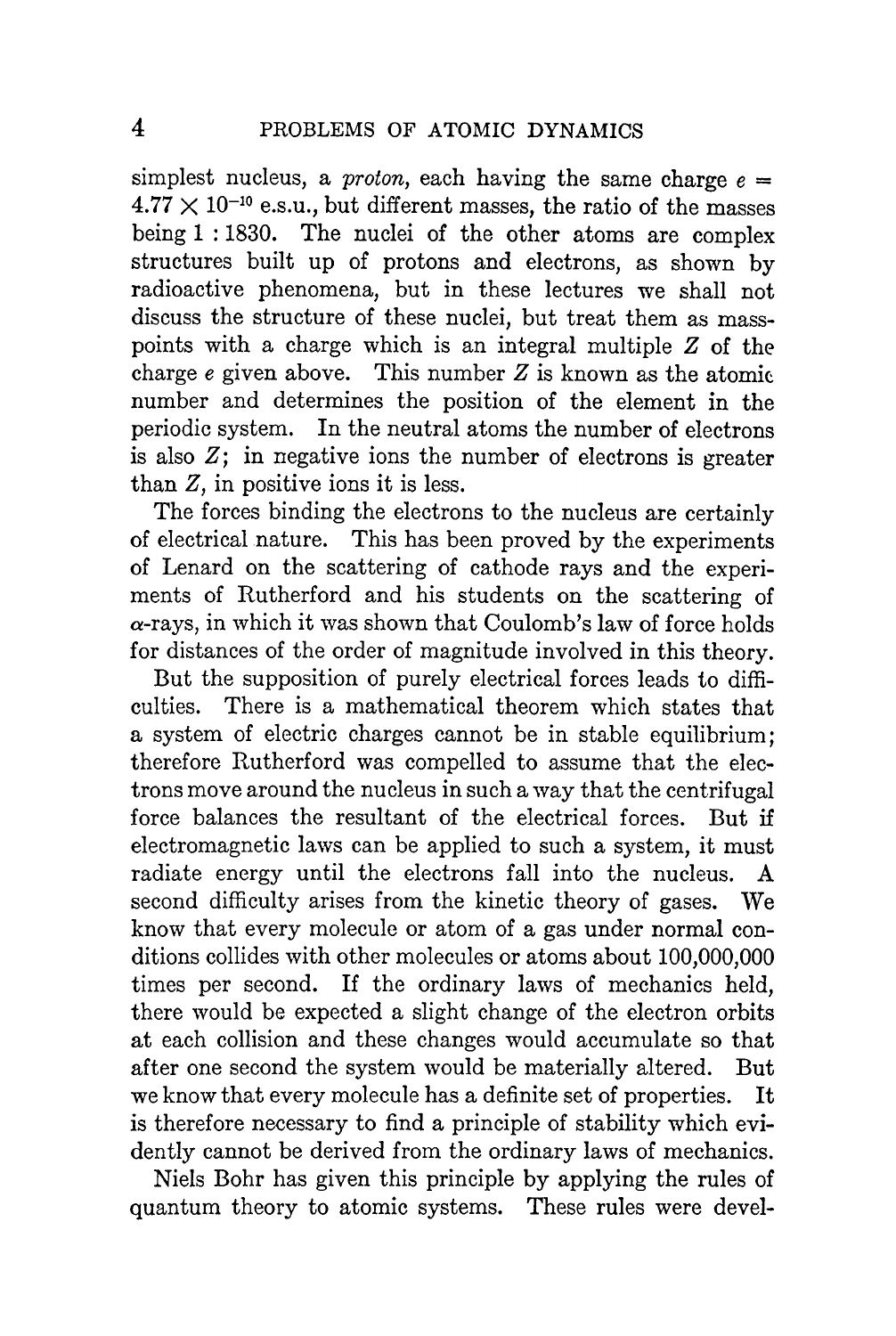oped by Max Planck in the study of the laws of heat radiation. He proved that it is impossible to explain the spectral distribution of the energy radiated by a black body if we make the ordinary assumption that energy can be divided into infinitely small parts; but it may be explained if we assume that the energy exists in quanta of finite size,  $h\nu$ , where  $\nu$  is the frequency of the radiation and h is a constant,  $h = 6.54 \times 10^{-27}$ erg. sec. This remarkable idea has been of the greatest fruitfulness in the development of physics, for it has been shown that the constant h and the quantum  $h\nu$  play important rôles in many phenomena. In the photoelectric effect the kinetic energy of the photoelectron is given by  $mv^2/2 = hv$ , where v is the frequency of the incident radiation. This equation, proby Einstein, was proved experimentally by Millikan and others and gave the first direct evidence of the existence of the quantum. It was followed by many other experiments of a similar kind of which I will mention only one group: that investigating the relation between the kinetic energy of an electron and the frequency of the light emitted as the result of the collision between this electron and an atom, first tested by Franck and Hertz and later developed by Compton, Foote, Mohler and many other American physicists.

All these experiments show that the production of radiation of a certain frequency requires a certain amount of kinetic energy. Niels Bohr has made the assumption that this law holds not only between kinetic energy and radiation, but between all kinds of energy and radiation. In this way he found a very simple interpretation of the fact that isolated atoms, as in a rarefied gas, emit a line spectrum, that is, a set of monochromatic light waves. He assumes that Einstein's law can be applied to the emission of a line in the spectrum in such a way that while the system loses a finite amount of internal energy  $W_1 - W_2$ , the frequency  $\nu$  of the emitted light is connected with this loss of energy by the equation

$$
W_1 - W_2 = h\nu. \tag{1}
$$

To explain the whole system of lines of the atom Bohr postulated the existence of a system of so-called "stationary states"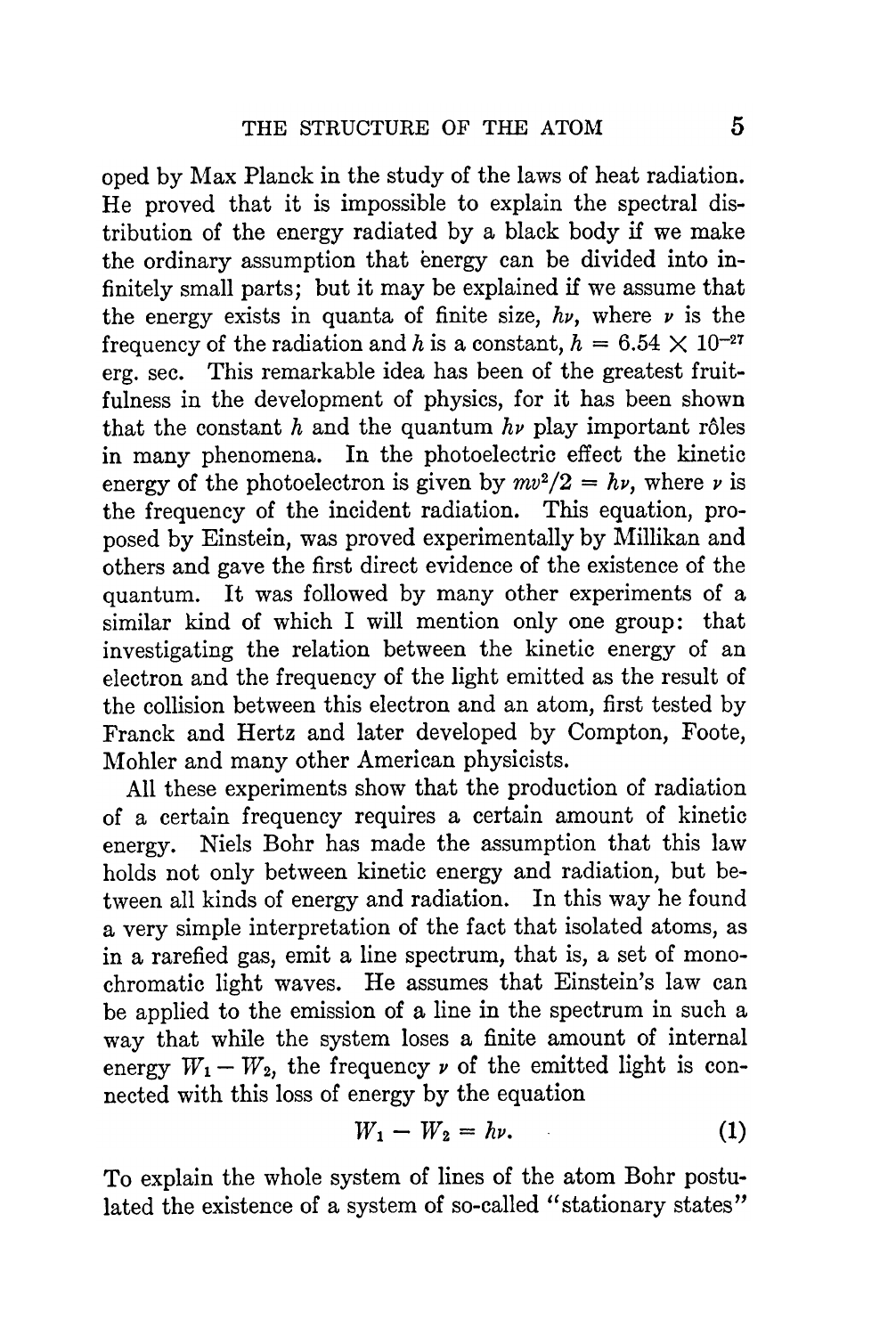in which the atom can exist without loss of energy by radiation, while keeping its total energy contents  $W_1, W_2 \cdot \cdot \cdot$ . The frequency of every spectral line appears now as the difference of two terms  $W_1/h$  and  $W_2/h$ , in perfect agreement with the well-known optical fact forrpulated in the Ritz combination principle. At the same time this hypothesis solves the difficulty previously mentioned concerning the stability of atomic systems, for the energy necessary to change an atom from one stationary state to another is large, larger than that available at ordinary temperatures as a consequence of thermal agitation, therefore the atom remains unaltered.

These assumptions are in direct contradiction to classical dynamics, but lacking any knowledge of the exact laws of the new theory we use the classical laws as far as possible and then seek to alter them, when they lead nowhere. The chief problem becomes the determination of the stationary states and their energies; but first we show, after Einstein, that Bohr's prinsuffices to give a very simple derivation of Planck's formula for black-body radiation.

Consider two stationary states  $W_1$  and  $W_2$   $(W_1 > W_2)$ . In statistical equilibrium they may exist in the amounts  $N_1$ and  $N_2$ . Then by Boltzmann's principle

$$
\frac{N_2}{N_1} = \frac{e^{-W_2/kT}}{e^{-W_1/kT}} = e^{\frac{W_1 - W_2}{kT}}
$$

and using Bohr's frequency condition  $(1)$ :

$$
\frac{N_2}{N_1} = e^{\frac{h\nu}{kT}}
$$

In the classical theory, the interaction of atomic systems and radiation is made up of three processes:

1. If the atom is in a state of higher energy it loses energy spontaneously by outward radiation.

2. The external radiation field adds or subtracts energy to or from the atom depending on the phase and amplitude of the waves of which it consists. We call these processes: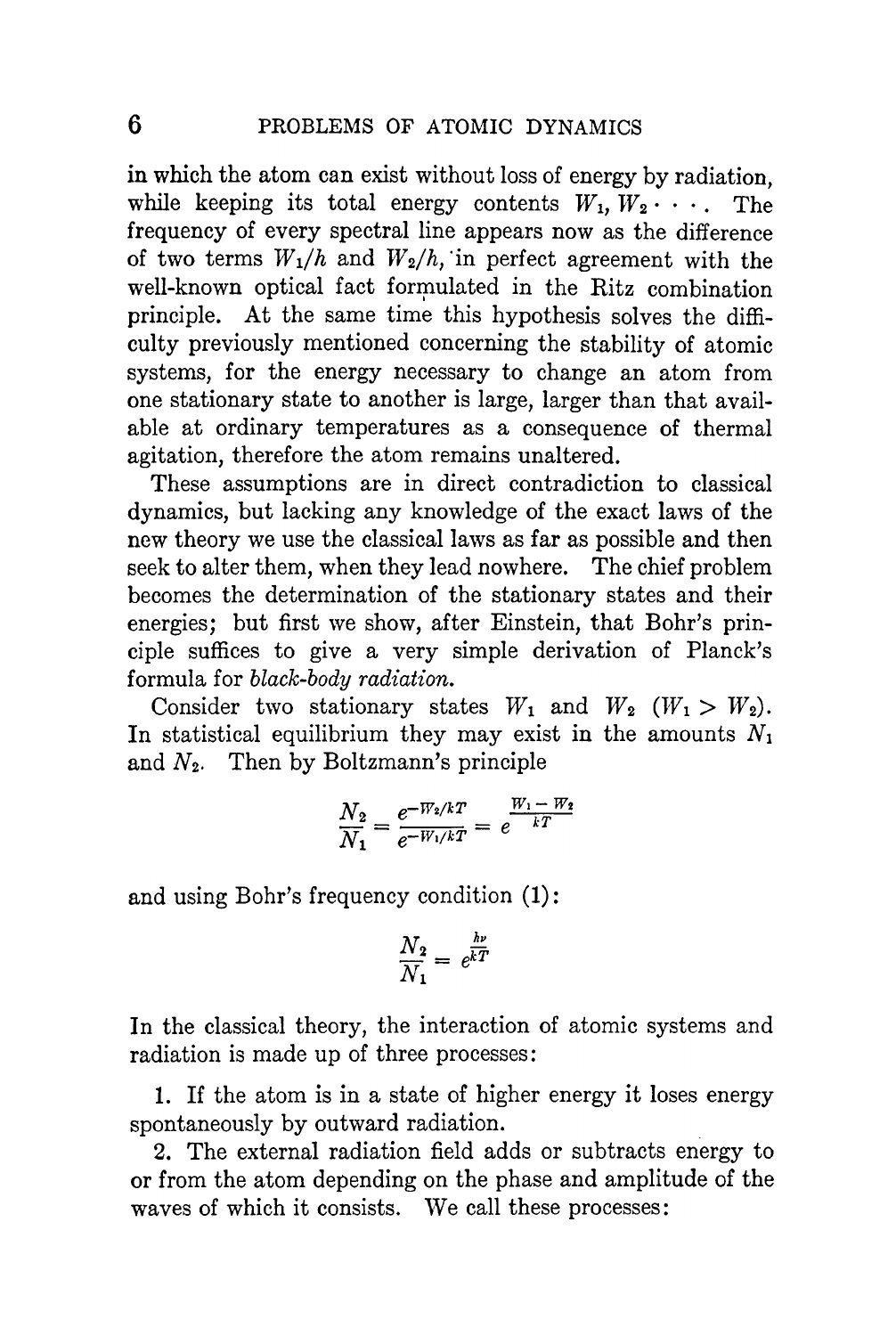$(a)$  positive absorption if the atom gains energy,

(b) negative absorption if the atom loses energy through the action of the external field.

In the last two cases the contribution of these processes to the change of energy is proportional to the energy density  $\rho_{\nu}$ .

In analogy to these we assume for the quantic interaction three corresponding processes. The following transitions occur between the two energy levels  $W_1$  and  $W_2$ :

1. Spontaneous decrease in energy through changes from  $W_1$  to  $W_2$ . The frequency with which these transitions occur is proportional to the number of systems,  $N_1$ , which are in the initial state  $W_1$  and is also dependent on the final state. For the number of these transitions we therefore write,

 $A_{12}N_1$ .

2a. Increases in energy due to the radiation field (transitions from  $W_2$  to  $W_1$ ). We place, likewise, for the number of such transitions

$$
B_{\rm 21} N_{\rm 2} \rho_{\nu}.
$$

2b. Decreases in energy due to the radiation field (transitions from  $W_1$  to  $W_2$ ). The number of such transitions is

 $B_{12}N_1\rho_\nu$ .

For statistical equilibrium between the states  $W_1$  and  $W_2$  it is required that ,

$$
A_{12}N_1 = (B_{21}N_2 - B_{12}N_1)\rho_{\nu},
$$

from which

$$
\rho_{\nu} = \frac{A_{12}}{B_{21} \frac{N_2}{N_1} - B_{12}} = \frac{A_{12}}{B_{21} e^{\overline{kT}} - B_{12}}.
$$
\n(2)

It is natural to suppose that the classical laws are limiting cases of the quantum laws. Here the limiting case is that of high temperatures, where  $h\nu$  is small compared with  $kT$ . Under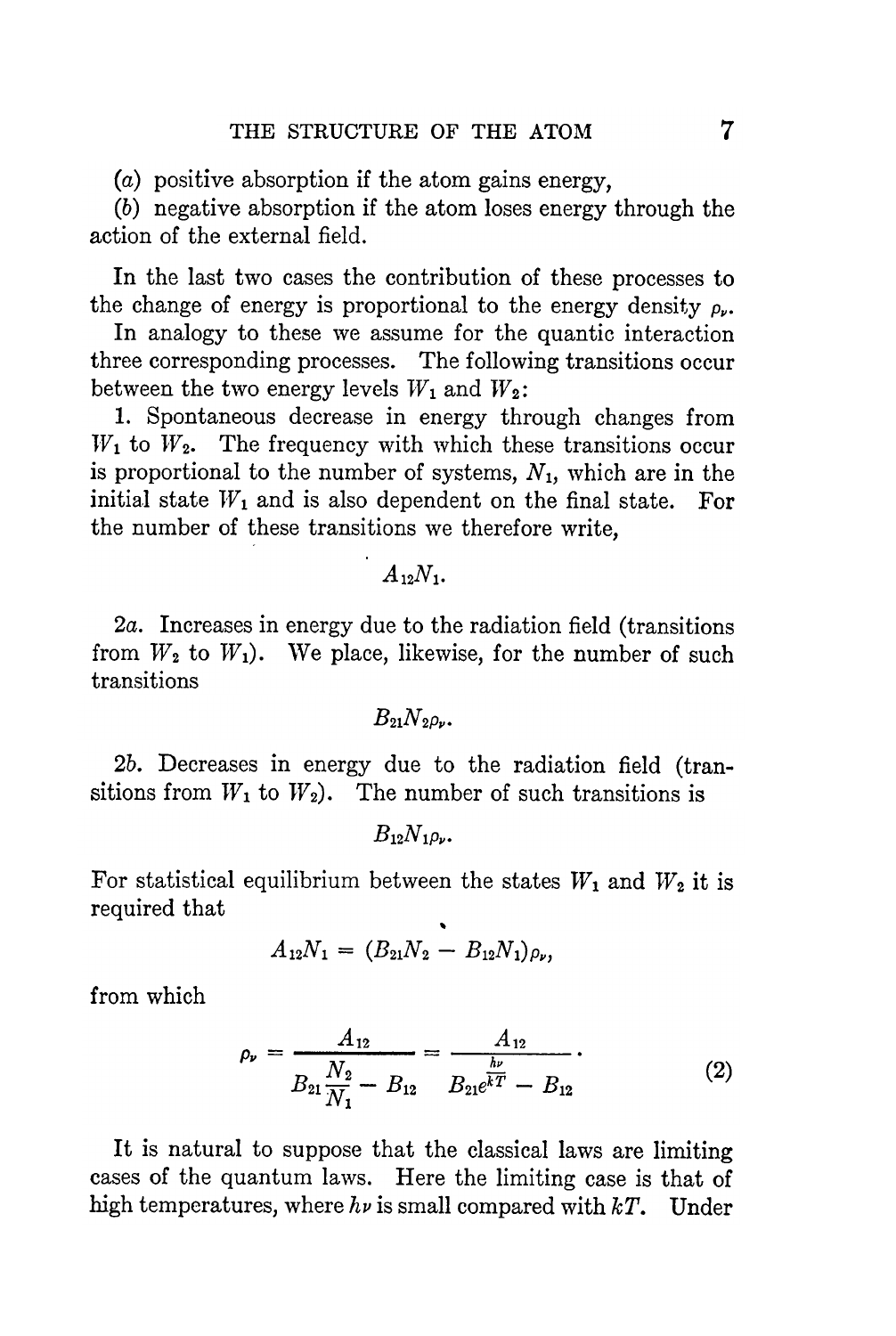such conditions Equation  $(2)$  should go over into the classical law of Rayleigh and Jeans.

$$
\rho_{\nu}=\frac{8\,\pi}{c^3}\,\nu^2 k T.
$$

For large values of  $T(2)$  has the form

$$
\rho_{\nu} = \frac{A_{12}}{B_{21} - B_{12} + B_{21} \frac{h\nu}{kT} + \cdots}.
$$

These two expressions become identical if

$$
B_{12}=B_{21},\quad
$$

and

$$
\frac{A_{12}}{B_{12}} = \frac{8 \pi}{c^3} \nu^3 h.
$$

Inserting these values in (2) we obtain Planck's radiation formula

$$
\rho_{\nu} = \frac{8 \pi h}{c^3} \frac{\nu^3}{e^{\frac{h\nu}{kT}} - 1}.
$$

We see that the validity of Planck's formula is quite independent of the determination of the stationary states.

We shall now consider the problem of the *determination* of the stationary states. The simplest model of a radiating system is the harmonic oscillator, the equation of motion of which is

$$
m\ddot{q}+\kappa q=0
$$

where  $q$  is the distance of the moving point from the position of equilibrium,  $m$  its mass, and  $\kappa$  a constant which is connected with the natural frequency  $\nu_0$  by the relation

$$
\kappa = m(2 \pi \nu_0)^2.
$$

The motion of a point obeying this equation is very closely related to the motion of the field vector in a monochromatic light wave. An immediate assumption is that the frequency of such a linear oscillator is the same as the frequency of the emitted light; then it follows from Bohr's frequency condition (1) that the energies of the stationary states of the oscillator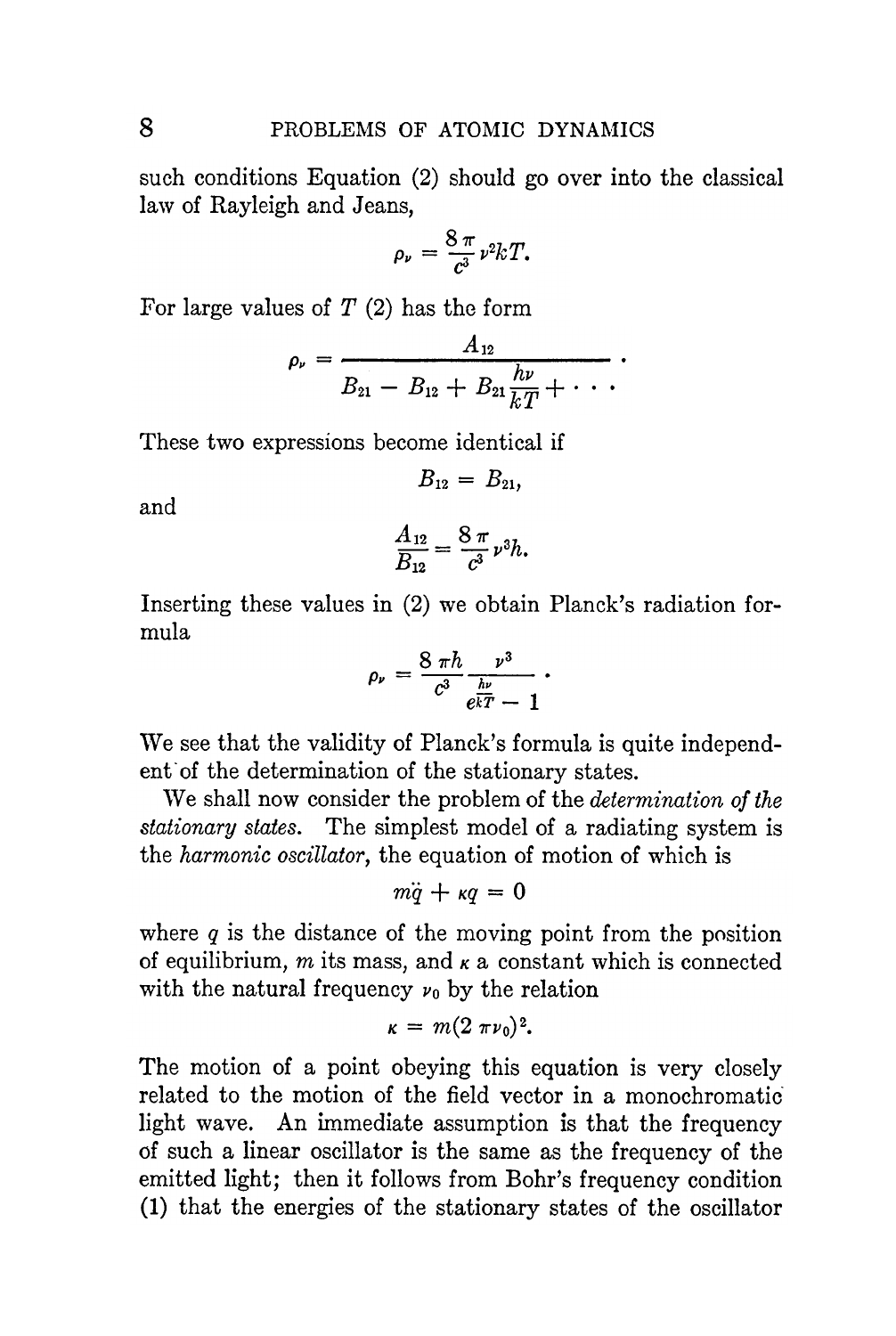must differ by  $h\nu_0$ , that is they are, for an appropriate choice of additive constants ,

 $W_0 = 0$ ,  $W_1 = h\nu_0$ ,  $W_2 = 2h\nu_0 \cdot \cdot \cdot$ ,  $W_n = nh\nu_0 \cdot \cdot \cdot$ .

In the case of one degree of freedom the motion is completely determined by the energy, so in this simple example the stationary states are completely known.

$$
q = \sqrt{\frac{W}{2 \pi m v_0^2}} \cos{(2 \pi \nu_0 t + \delta)}.
$$

From the system of energy levels it is possible to derive the complete system of spectral lines by taking all possible differences,

$$
\nu = \frac{1}{h} (nh\nu_0 - kh\nu_0) = \nu_0 (n - k).
$$

We see that Bohr's principle gives for the frequency of the emitted light not only the fundamental frequency,  $\nu_0$ , as in the classical theory, but also the overtones  $\nu_0(n - k)$ . But in this simple case of the linear oscillator we should expect that both theories give exactly the same result: therefore we need a new principle to eliminate superfluous overtones. Bohr has supplied this under the name of the Principle of Correspondence. He makes the assumption we have already used once, that the quantum laws must go over into the classical laws in the limiting case. If the oscillator has a very large amount of energy, that is if  $n$  is large, the difference between two neighboring energy-levels is small compared with their absolute values, and approximately the series of values of  $W_{\star}$ may be looked upon as varying continuously, as in the classical theory. Therefore Bohr assumes that the classical theory remains approximately valid in this limiting case. Then the emitted light may be calculated classically , and the light vector is proportional to the electric moment of the vibrating system. In the case of one coordinate  $q$ , this moment is eq, where e is the charge of the moving point, and for the oscillator we have.

$$
eq = e \sqrt{\frac{W}{2 \pi m v_0^2}} \cos{(2 \pi \nu_0 t + \delta)}.
$$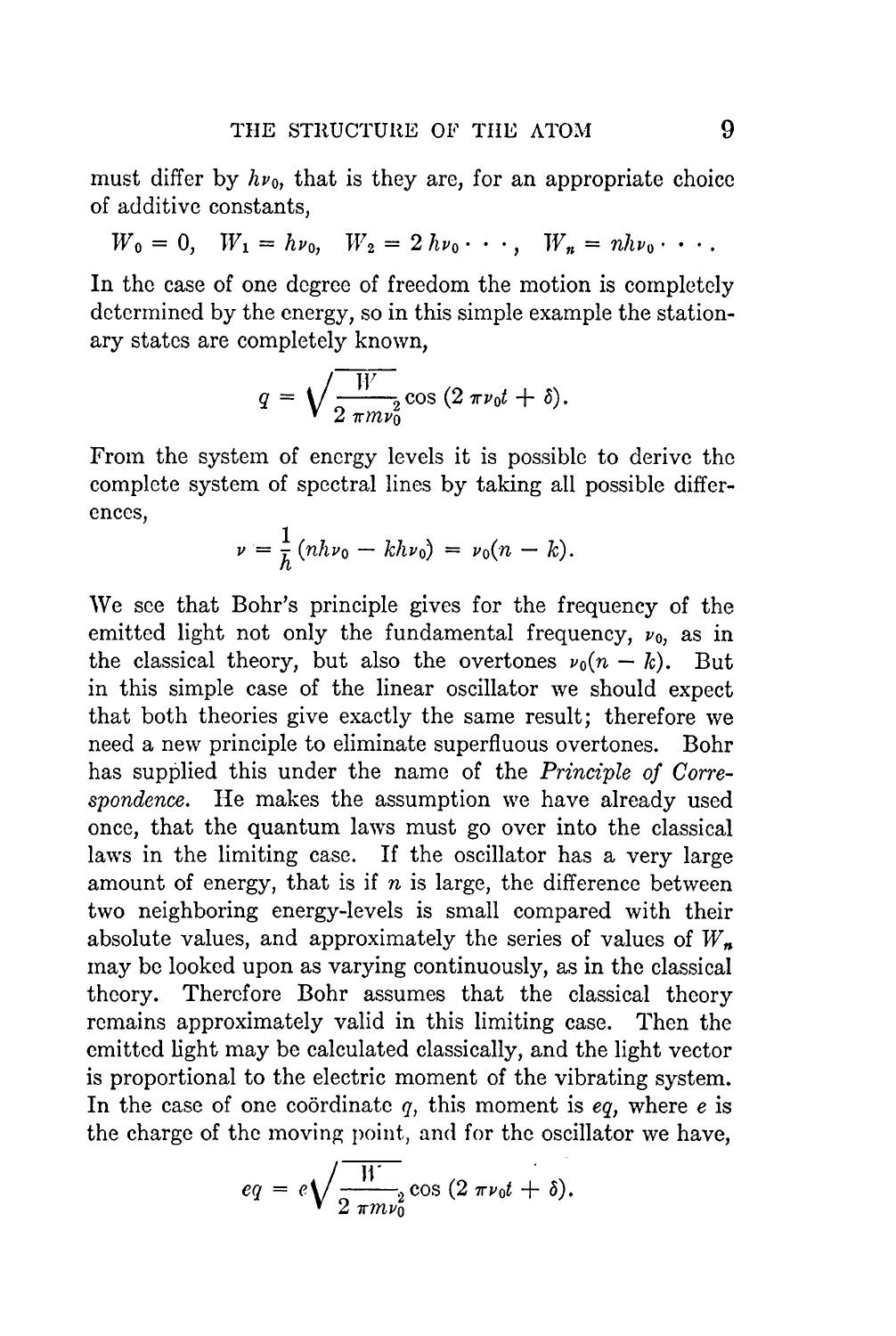In the general case the electric moment is a Fourier series with an infinite number of terms of the same form. The squares of the coefficients of the terms of the series will be a measure of the intensity of light emitted at the corresponding frequency of the overtone; this measure must also hold approximately in the quantum theory. In this way we get a rough estimate of the intensities of spectral lines even for small quantum num-. But in one case we may expect this rule to give the exact results, namely, when one Fourier coefficient is identically zero. Then we may assume that the corresponding frequency is not emitted at all and that the corresponding transition does not occur. In our case we see that the Fourier series has only one<br>term, corresponding to the transition  $n - k = 1$ . In this term, corresponding to the transition  $n - k = 1$ . way Bohr's correspondence principle reduces the number of frequencies to that of the classical theory. It seems quite trivial in this example, but we shall see that in other cases it gives valuable information concerning possible transitions.

We go over now to more complicated systems, at first those of one degree of freedom but of any energy-function. In a system of this kind we have in general, if we exclude orbits which go to infinity, periodic motions, so that the coordinate  $q$ can be expanded in a Fourier series of the time  $t$ . It might be thought that it would be possible to determine the stationary states, as in the case of the oscillator, by making the energies integral multiples of  $h\nu$ , where  $T = 1/\nu$  is the period of the motion, i.e., the time of a complete revolution. We shall see that this is not possible on account of another principle, the last to be mentioned in this introduction: the *adiabatic hypo*thesis of Ehrenfest.

We consider the action of an external force on the atomic system. There are two limiting cases: constant forces and oscillating forces of high frequency. We know that in the second case classical mechanics cannot be applied, for the action of light consists in the production of transitions or quantum jumps which cannot be described by classical theory . But suppose that we investigate the action of a force changing slowly relatively to the inner motions. From the assumption of stationary states it follows that this force. can have either no